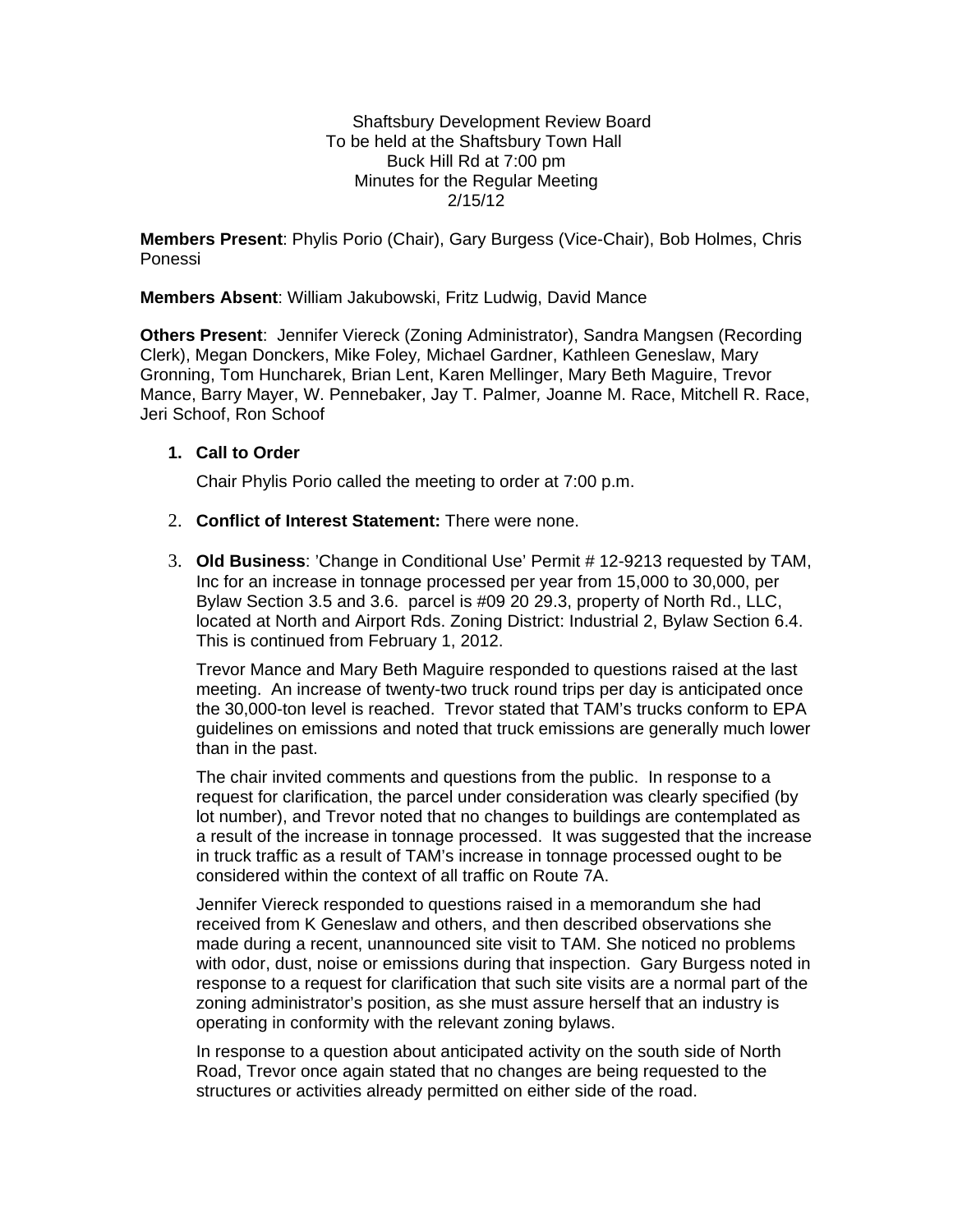There being no further questions or comments from members of the committee or the public in attendance, the hearing was closed.

**Motion: Bob Holmes moved close the hearing, seconded by Gary Burgess. Carried, 4-0-0.** 

**Motion: Gary Burgess moved to take the matter into deliberative session for further discussion by the committee; Chris Ponessi seconded the motion. Carried, 4-0-0.**

- 4. **New Business**: None.
- 5. **Curb Cut**: None.
- 6. **Other Business**: None.
- 7. **Minutes:** February 1, 2012

### **Motion: Chris Ponessi moved to approve the minutes as circulated; Bob Holmes seconded. Carried, 4-0-0.**

8. **Decisions to be signed**: #12-9211 Helm Lot Line Adjustment

Phylis Porio signed the decision. The maps were not available.

9. **Executive Session**: Interview of applicant Megan Donckers, who has submitted a letter of interest with regard to a position as a DRB Alternate.

| Motion: At 7:50 p.m., Gary Burgess moved that the committee go into |
|---------------------------------------------------------------------|
| Executive Session, seconded by Bob Holmes. Carried, 4-0-0.          |
| Motion: Bob Holmes made a motion, seconded by Gary Burgess, to      |

- **close the Executive Session. Carried, 4-0-0. Motion: Chris Ponessi made a motion, seconded by Bob Holmes, to recommend Megan Donckers to the Select Board for appointment as a DRB Alternate. Carried, 4-0-0.**
- 10. **Deliberative Session**:
	- **Motion: At 8:22 p.m., Chris Ponessi made a motion, seconded by Gary Burgess, to enter Deliberative session to discuss the TAM application. Carried, 4-0-0.**
	- **Motion: At 8:57 p.m., Gary Burgess made a motion, seconded by Chris Ponessi, to close the Deliberative session. Carried, 4-0-0.**
	- **Motion: Chris Ponessi made a motion, seconded by Bob Holmes, to approve the TAM Application with the conditions as discussed. Carried, 4-0-0.**

# **The conditions are as follows:**

1. The relief sought by applicant is in accordance with the provisions of the Shaftsbury Town Zoning Bylaws, specifically those Sections hereinbefore set forth, and does not contravene the provisions of the Shaftsbury Town Plan.